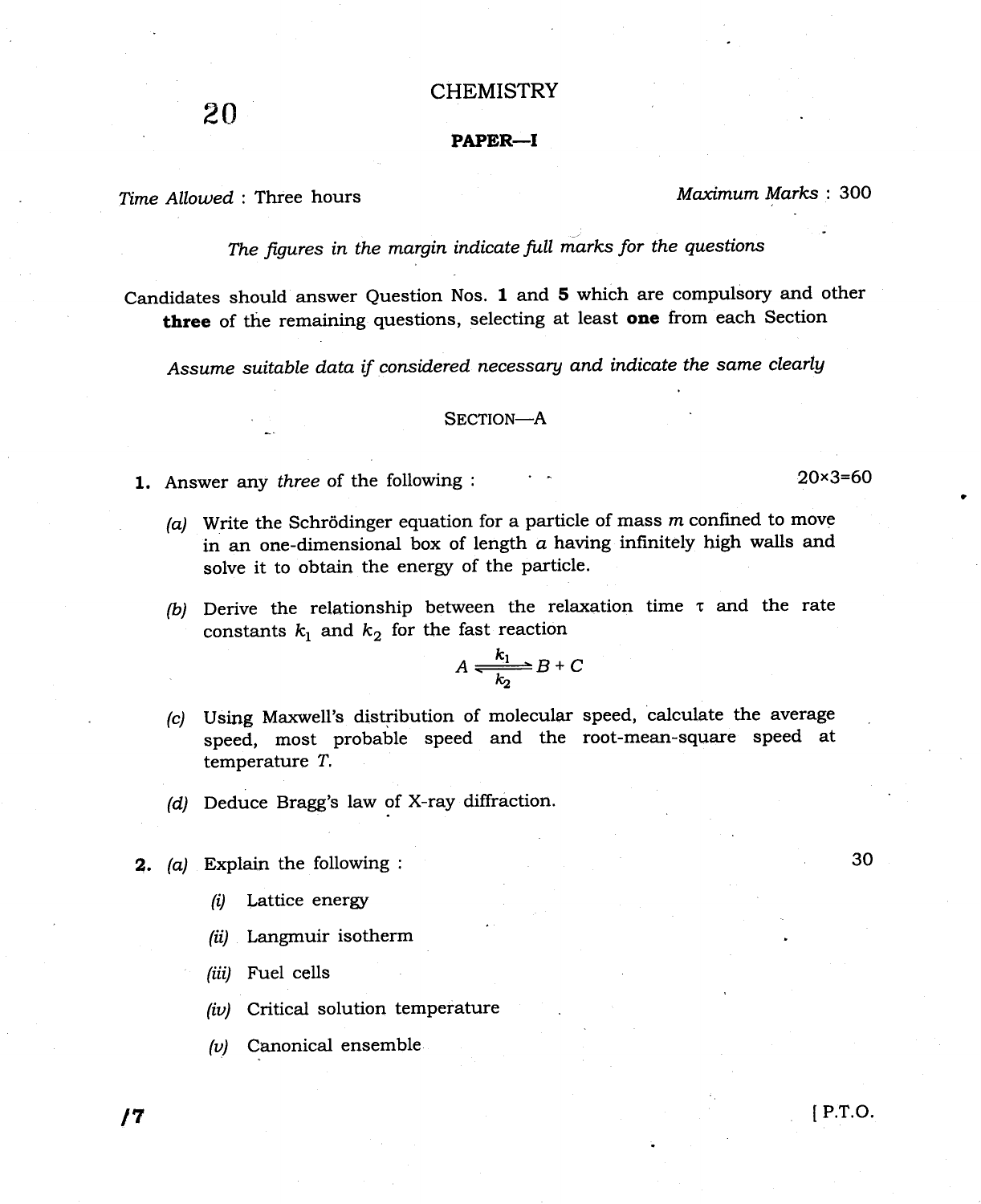- $(b)$  Discuss the collision theory of bimolecular gaseous reaction to calculate .the rate constant of the reaction. Find the expression for the Arrhenius pre-exponential factor. The contract of the contract of the contract of the contract of the contract of the contract of the contract of the contract of the contract of the contract of the contract of the contract of the co
- (c) At a certain temperature, ethyl acetate on saponification gave the following results :

| $t$ (min)                                                           |  | 5 | 25 55 | - 120 | $\infty$ |
|---------------------------------------------------------------------|--|---|-------|-------|----------|
| ml. of $0.1 N$ acetic acid                                          |  |   |       |       |          |
| used to titrate 10 ml                                               |  |   |       |       |          |
| of unreacted alkali : $16 \quad 10.2 \quad 4.3 \quad 2.3 \quad 1.1$ |  |   |       |       |          |

Show that it is a second-order reaction. How much fraction of the ester will be decomposed in 40 minutes? 20

- **3.** (a) Discuss the reactions in liquid  $NH<sub>3</sub>$ . 20
	- (b) Compare valence-bond theory with those of molecular-orbital theory. <sup>20</sup>
	- (c) What do you mean by liquid crystals? State the different classifications of it. Describe the characteristic of one of them. <sup>20</sup>

4. (a) Discuss the processes by which a photoactivated molecule return to the ground state by dissipating energy. 20

- (b) Explain the Debye-Hückel theory of strong electrolytes. State the Debye-Hückel law and discuss its validity. 20
- $(c)$  (i) Deduce the relation

$$
\frac{dP}{dT} = \frac{q}{T(V_B - V_A)}
$$

where  $q$  is the heat exchanged reversibly per mole of the substance during the phase transformation at temperature T.  $V_A$  and  $V_B$  are the molar volumes of the pure substance in the phases A and B respectively.  $dP$  and  $dT$  has the usual meaning.

(ii) Calculate the value of  $dT/dP$  for the water = ice at 0 °C.  $\Delta H_f$  for water is  $6007 \cdot 8 \text{ J mol}^{-1}$  ( $1 \text{ J} = 9 \cdot 87 \times 10^{-3} \text{ dm}^3$  atm); molar volume of water =  $18 \text{ cm}^3$  and of ice is  $19.63 \text{ cm}^3$ .

 $\sqrt{7}$  2

10

10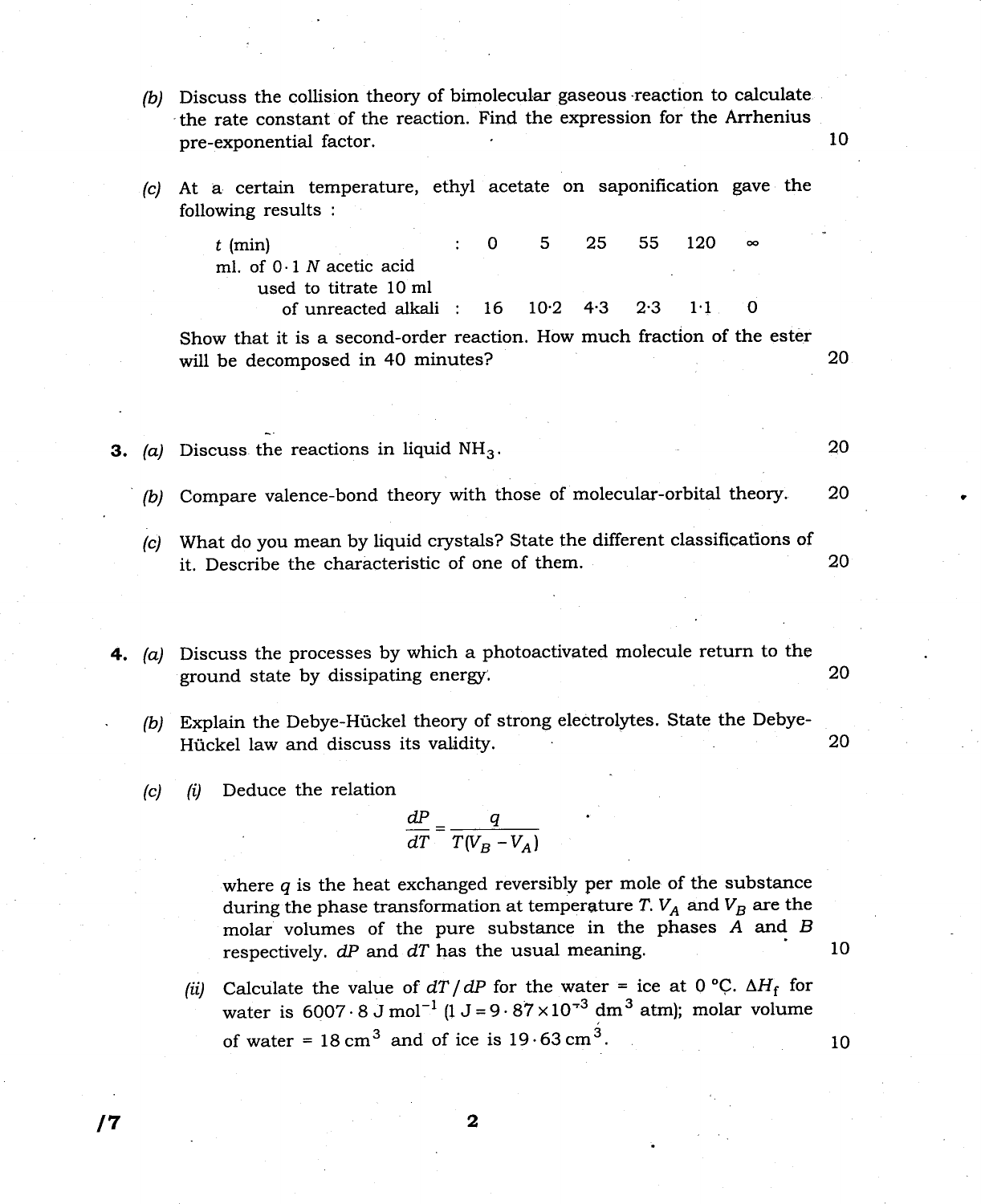- 5. Answer any three of the following  $\sim$  20x3=60
	- (a) Set up molecular orbital diagram for nitric oxide molecule and comment on bond order and magnetic property of it.
	- (b) Describe the structure of ferredoxin and discuss its role in biological system.
	- @) Show. that if two pure liquids are mixed together in any proportion to give an ideal solution there is no change of volume and enthalpy.
	- (d) What do you mean by metallocenes? Write the method of preparation of metallocenes. Mention four important properties of it.

6. (a) What do you mean by crystal-field spiitting and crystal-field stabilisation energy? Discuss the structure of  $[CO(NH_3)\overline{6}]^{3+}$  and  $[Cu(NH_3)\overline{4}]^{2+}$  ions on the basis of crystal-field theory. 20

(b)  $(i)$  Discuss the limitations of valence-bond theory.  $10$ 

- (ii) Explain on the basis of crystal-field theory that  $\text{Ni(CN}_{6})^{2-}$  is diamagnetic but  $[NiCl_4]^{2-}$  is paramagnetic. 10
- (c) What do you mean by nitrogen fixation? Discuss the role of nitrogenase reductase in biological nitrogen fixation. 20
- 7. (a) Explain the separation of lanthanide elements by change in oxidation state 'method with examples. Write the consequences of lanthanide contraction. 20
	- (b) Draw the structure of all the possible isomers of the following : 2O

$$
[Cr(NH_3)_2(H_2O)_2Br_2]^+, [Cr(en)_2Cl_2]Cl
$$

(c) What do you mean by metal carbonyl? Write with examples three methods of preparation of metal carbonyls. Explain with diagrams the structures of  $Fe_3(CO)_{12}$  and  $Os_2(CO)_{9}$ . 20